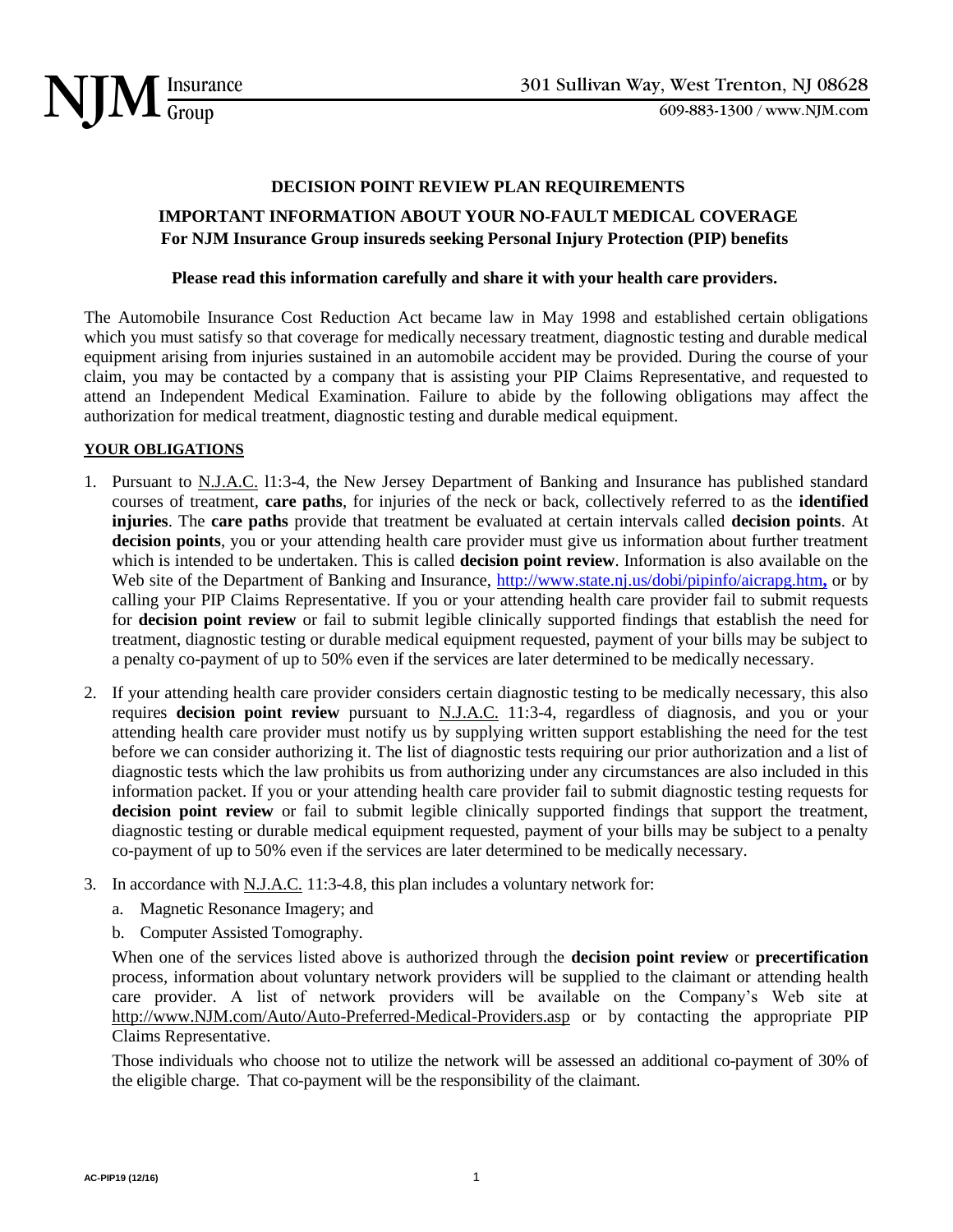- 4. In addition to the voluntary network described above, NJM makes available preferred medical providers, including various medical specialists, hospitals, outpatient facilities and urgent care facilities. NJM's preferred providers have facilities located throughout the state. Information regarding our preferred medical providers is available to you at [http://www.NJM.com/Auto/Auto-Preferred-Medical-Providers.asp](https://www.njm.com/insurance/auto/new-jersey/preferred-medical-providers) or by contacting your PIP Claims Representative. The use of these preferred medical providers is strictly voluntary and is provided as a service to you. No additional co-payment will be applied if you choose to use a provider that is not on this list of preferred medical providers.
- 5. You or your attending health care provider must obtain **precertification** for the following services and/or conditions for treatment, diagnostic testing or durable medical equipment not included in the **care paths** or subject to **decision point review** pursuant to N.J.A.C. 11:3-4:
	- Non-emergency inpatient or outpatient hospital care (including the appropriateness and duration of the hospital stay);
	- Non-emergency surgery (performed in a hospital, freestanding surgical center, office, etc.), including implants and post-operative care/supplies not included in the global fee period. Pursuant to N.J.A.C. 11:3-29.4 et seq., global fee periods and the necessity for co-surgeons and assistant surgeons will be determined based upon the Centers for Medicare & Medicaid Services (CMS) Physician Fee Schedule and Medicare Claims Manual, which can be found at http://www.cms.gov;
	- Durable medical equipment (including orthotics and prosthetics) costing greater than \$50, or rental longer than 30 days; A manufacturer's invoice is required for all durable medical equipment costing greater than \$200;
	- Extended care and rehabilitation;
	- Home health care;
	- Infusion therapy;
	- Outpatient psychological/psychiatric testing and/or services, including biofeedback;
	- All physical, occupational, speech, cognitive or other restorative therapy, or body part manipulation;
	- All pain management services, including but not limited to, quantitative drug testing;
	- Non-emergency dental restoration;
	- Temporomandibular disorders or any oral facial syndrome;
	- Outpatient care for soft tissue/disc injuries of the insured's neck, back or related structures not included within the diagnoses covered by the **care paths**;
	- Computerized muscle testing;
	- Current perceptual testing;
	- Temperature gradient studies;
	- Work hardening;
	- Carpal Tunnel Syndrome;
	- Vax D and/or DRX;
	- Podiatry;
	- Audiology;
	- Bone Scans:
	- Investigational or novel treatment as defined herein;
	- Non-emergency transportation services;
	- Schedule II, III and IV Controlled Substances, as defined by the Drug Enforcement Administration (DEA), when prescribed for more than three months;
	- Prescriptions, including but not limited to Schedule II, III and IV Controlled Substances, costing more than \$200 for a single fill and/or a 30 day supply;
	- Non-medical products, devices, and services not exclusively used for medical purposes;
	- Any and all procedures that use an unspecified CPT, CDT, DSM IV, and/or HCPC code.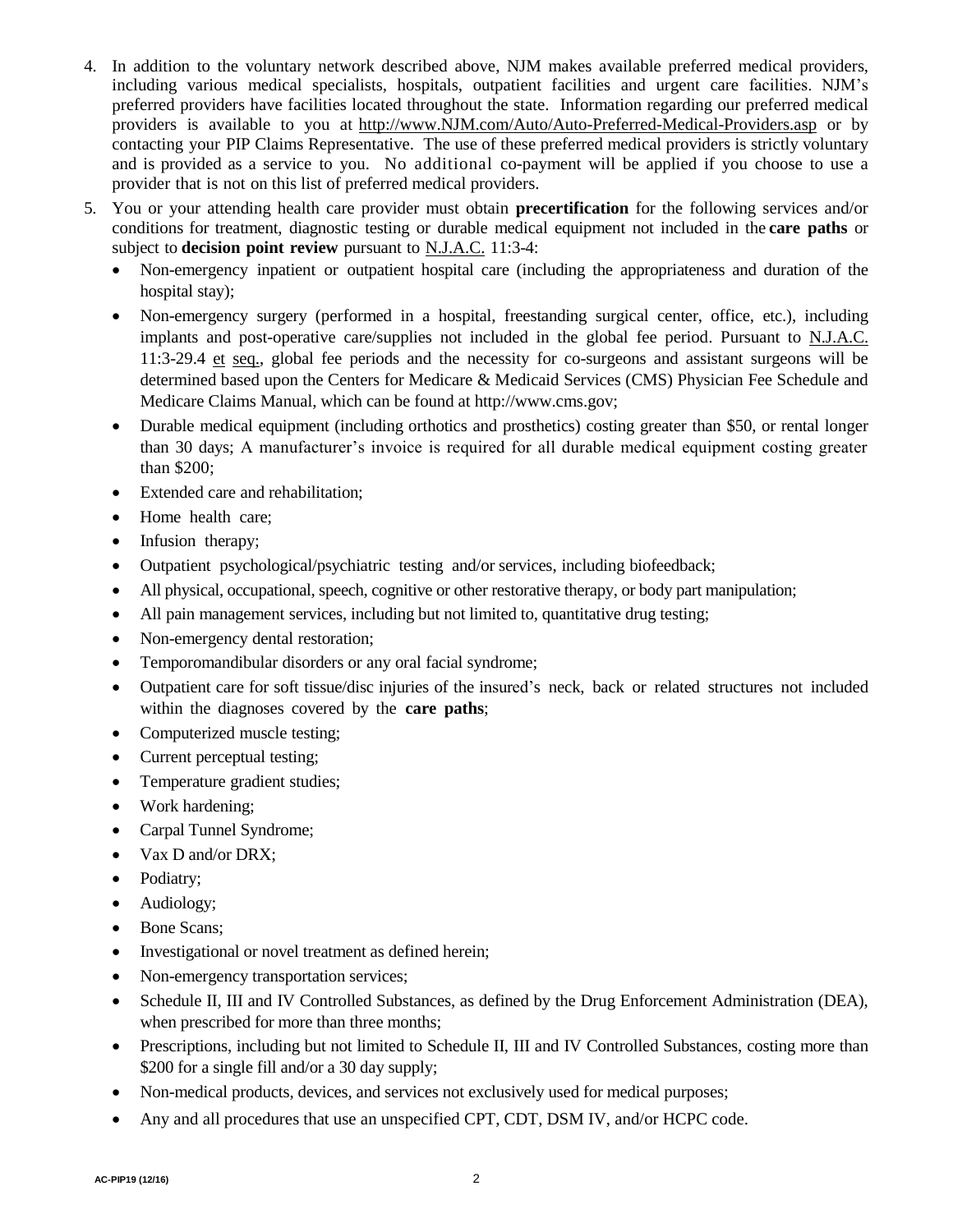The failure to seek **precertification** for such services or the failure to submit legible clinically supported findings that establish the need for the treatment, diagnostic testing or durable medical equipment requested will result in the imposition of a 50% co-payment penalty, even if the services are later determined to be medically necessary.

- 6. We encourage you or your attending health care provider to submit comprehensive treatment plans to avoid periodic reviews when continued treatment is considered medically necessary for an extended period of time. As long as treatment is consistent with the approved treatment plan, additional notification at **decision points** and for treatment, testing or durable medical equipment requiring **precertification** is not required, except as designated in the approval letter. You or your attending health care provider must submit a request for **decision point review** or **precertification** for any treatment or testing that varies from the approved treatment plan.
- 7. Upon receipt of proper written documentation in accordance with **decision point review** requirements of paragraphs one and two and the **precertification** requirements as specified in paragraph five, we will either:
	- a. Authorize the treatment, diagnostic testing or durable medical equipment;
	- b. Deny and/or modify the treatment, diagnostic testing or durable medical equipment;
	- c. Request additional medical documentation; or
	- d. Advise that an Independent Medical Examination will be scheduled.

If we fail to do at least one of these four things within three (3) business days after receipt of a request submitted on the appropriate form(s), the proposed treatment, diagnostic testing and/or durable medical equipment is deemed to be authorized until a final determination is communicated to you and/or your attending health care provider. Telephonic responses will be followed up with a written authorization, denial or request for more information within 3 business days. The decision to deny a request based on medical necessity will be made by a physician or a dentist.

If an Independent Medical Examination (IME) is required to determine the medical necessity of further treatment, diagnostic testing or durable medical equipment, we will schedule an appointment within seven (7) calendar days after receipt of the request unless you agree to extend the time period, and will notify you or your designee of the scheduled date. Pursuant to regulation, the medical examination will be conducted at a location reasonably convenient to you. The examination will be conducted by a provider in the same discipline as the attending health care provider. Upon our request, you or your attending health care provider must supply medical records and other related information to the examining provider at or before the time of the examination. If you are non-English speaking, then an English speaking interpreter must accompany you to the examination. No interpreter fees or costs will be compensable. If unable to attend the scheduled examination, you must notify us at least three (3) business days prior to the examination. **Failure to provide the requested medical records at or before the time of the scheduled medical examination, comply with the interpreter requirement, and/or notify us of an inability to attend a scheduled examination at least three (3) business days prior to the examination date will be treated as an unexcused failure to attend an IME.** We will notify you and your attending health care provider whether we will authorize further treatment, diagnostic testing or durable medical equipment within three (3) business days after the examination, or the requested treatment, diagnostic testing or durable medical equipment shall be deemed authorized until the results of the IME have been communicated to you. In addition, if a written report is prepared, a copy will be made available upon request.

#### **CONSEQUENCES OF THE UNEXCUSED FAILURE TO ATTEND AN INDEPENDENT MEDICAL EXAMINATION**

**IT IS IMPORTANT THAT YOU ATTEND ALL SCHEDULED IMEs. YOU SHOULD BE AWARE THAT YOUR UNEXCUSED FAILURE TO ATTEND TWO OR MORE SCHEDULED IMES MAY RESULT IN NOTIFICATION TO YOU AND YOUR HEALTH CARE PROVIDERS THAT NO REIMBURSEMENT WILL BE MADE FOR ALL FURTHER TREATMENT, DIAGNOSTIC TESTING OR DURABLE MEDICAL EQUIPMENT RELATING TO THE DIAGNOSIS CODE(S), AND CORRESPONDING FAMILY OF CODES, CONTAINED IN THE REQUEST OR ATTENDING PROVIDER TREATMENT PLAN FORM THAT NECESSITATED THE SCHEDULING OF THE EXAMINATION, REGARDLESS OF MEDICAL NECESSITY.**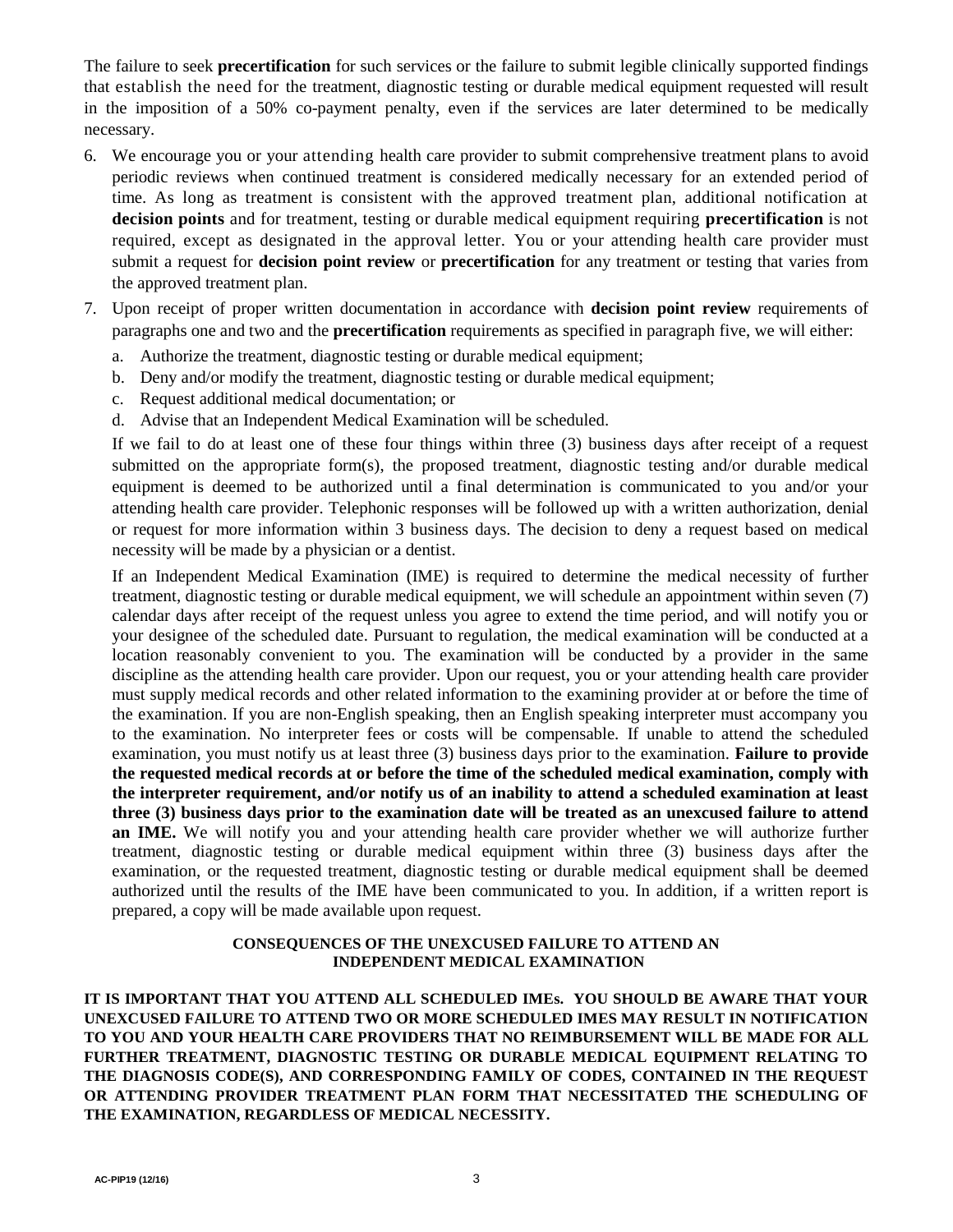- 8. Please be advised that emergency care treatment or testing does not require our prior authorization. **Decision point review and precertification** requirements do not apply within 10 days of the insured event.
- 9. Please be advised that reimbursement for medically necessary expenses is subject to the policy deductible,  $co-payment(s)$ , policy limits, the New Jersey PIP fee schedule and the billing and coding guidelines established by the American Medical Association, outlined in the Current Procedural Terminology (CPT) guide, and the provisions of N.J.A.C. 11:3-29.

**Please note:** Authorized treatment, diagnostic testing and/or durable medical equipment is approved only for the range of dates noted in the determination letter(s). Medical authorization is based upon medical necessity and is not a guarantee of payment. Medical authorization does not confirm or verify eligibility for coverage, statutory benefits, or payment.

**Expired Authorization(s):** Any approved treatment, diagnostic testing and/or durable medical equipment performed/supplied after the authorization period expires (last date in the range of dates indicated in the determination letter) will be considered unauthorized and subject to a penalty co-payment of 50%, even if the services are determined to be medically necessary.

**Case Management:** A Nurse Case Manager may be assigned to your claim in addition to a PIP Claims Representative.

**Hours of Operation:** The close of business is 5 p.m. Additionally, please note that "business days" does not include Saturdays, Sundays, legal holidays, or days that the office is closed due to severe weather, mandatory evacuation, or a State of Emergency.

# **REQUIREMENTS FOR OTHER INJURIES**

- 1. For injuries *other than* the **identified injuries** outlined in paragraph one or the services and/or conditions for treatment, diagnostic testing or durable medical equipment set forth in paragraph five above, you or your attending health care provider must notify us by providing written support establishing the need for further treatment before reimbursement may be considered. This documentation is required if medical treatment is necessary beyond the first 28 days following the accident. We encourage the submission of comprehensive treatment plans for all injuries to avoid periodic reviews when continued treatment is considered medically necessary for an extended period of time. If a comprehensive treatment plan has not been submitted and approved, notification is required every 28 days following the date of the accident for as long as continued treatment is necessary if coverage is sought. As long as the treatment, diagnostic testing and/or durable medical equipment rendered/supplied is consistent with the approved treatment plan, additional notification every 28 days following the accident is not required. Once a treatment plan has been approved, you or your attending health care provider must notify us in writing of the medical necessity of any treatment, diagnostic testing or durable medical equipment that varies from the approved treatment plan before reimbursement will be considered.
- 2. Failure to provide the notification required in paragraph one of this section may result in a co-payment penalty on eligible medical charges of 25% if notice is received 30 or more days after the accident or 50% when received 60 or more days after the accident even if services are determined to be medically necessary.

### **APPEALS PROCESS (MANDATORY)**

### **Pre-Service Appeals (Optional)**

If you disagree with our determination with respect to requested treatment, diagnostic testing or durable medical equipment that has not been provided, you or your attending health care provider have the option to submit a written request for pre-service appeal with supporting documentation within 30 days of receipt of a written denial or modification. If you choose to file a pre-service appeal, your request must include, as the cover page, a fully completed New Jersey PIP Pre-Service Appeal Form. The New Jersey PIP Pre-Service Appeal Form is available at <http://www.state.nj.us/dobi/pipinfo/aicrapg.htm>or may be obtained from the assigned PIP Claims Representative. A submission based on additional medical information that is supplied more than 30 days after the initial request will be considered a new request for **decision point review** or **precertification** and not an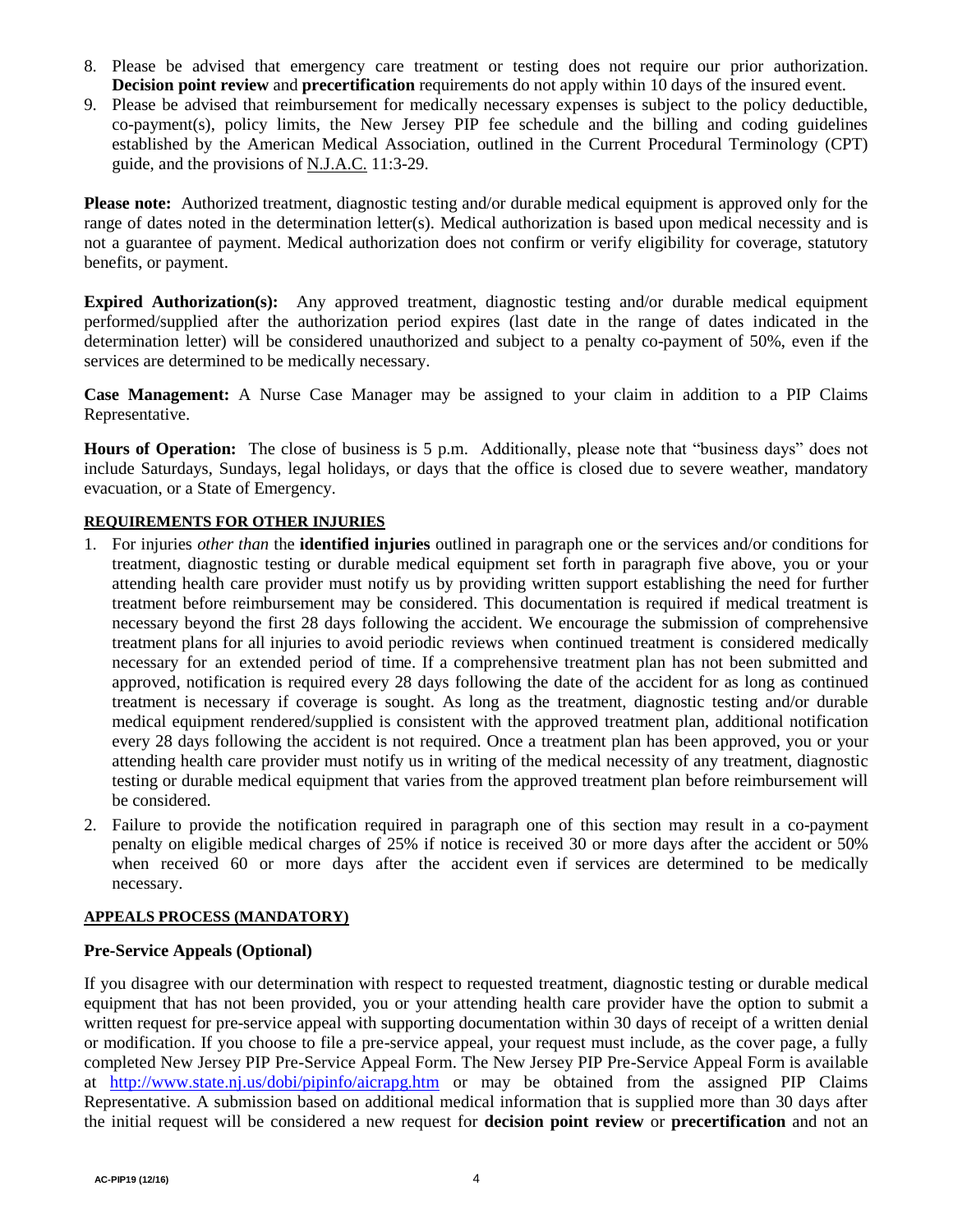appeal. Submission of information identical to the initial material submitted in support of the request shall not be accepted as a valid pre-service appeal. Provided that additional necessary medical information has been submitted, a response to the pre-service appeal request shall be made within 14 days. If it is determined that peer review or an Independent Medical Examination is appropriate, this information will be communicated within 14 days as well. Requests for pre-service appeals under this paragraph must be submitted via the facsimile number and/or mailing address provided for the assigned PIP Claims Representative.

## **Post-Service Appeals**

If you do not submit a valid pre-service appeal, a provider of service benefits who has accepted an assignment, or any insured, must submit a written request for post-service appeal for any and all disputes. This includes, but is not limited to, any claims for unpaid medical bills for medical expenses, and for services that were not authorized and/or denied in the **decision point review** and **precertification** process. The request must specify the issue(s) contested and provide supporting documentation, including the NJM Explanation of Benefits (EOB), if one was generated. In order to be considered valid, a post-service appeal under this section must be submitted within 180 days of service of the adverse decision and at least 45 days prior to initiating arbitration or litigation. In addition, all requests for post-service appeal must include, as the cover page, a fully completed New Jersey PIP Post-Service Appeal Form and must be faxed to NJM at (609) 963-6075. The New Jersey PIP Post-Service Appeal Form is available at <http://www.state.nj.us/dobi/pipinfo/aicrapg.htm>or may be obtained from the assigned PIP Claims Representative. We will neither accept nor respond to post-service appeals that are sent to any other facsimile number or that fail to include a fully completed New Jersey PIP Post-Service Appeal Form. Please note that only requests for post-service appeals under this paragraph will be accepted at this facsimile number. Provided that a valid post-service appeal has been submitted, a response shall be made within 30 days.

As a condition precedent to filing arbitration or litigation, any provider of service benefits that has accepted an assignment of benefits, or any insured, must comply with the Appeals Process at least 45 days prior to initiating arbitration or litigation. If the insured or provider of service benefits retains counsel to represent them during the Appeals Process, they do so strictly at their own expense. NJM will not reimburse for counsel fees or any other costs, regardless of the outcome of the appeal.

### **DISPUTE RESOLUTION PROCESS**

Any disputes not resolved in the Appeals Process may be submitted through the Personal Injury Protection Dispute Resolution process governed by regulations promulgated by the New Jersey Department of Banking and Insurance (N.J.A.C. 11:3-5) and can be initiated by contacting Forthright at (732) 271-6100 or toll-free at (888) 881-6231. Information is also available on Forthright's Web site, [http://www.nj-no-fault.com.](http://www.nj-no-fault.com/) We retain the right to file a Motion to remove any Superior Court action to the Personal Injury

Protection Dispute Resolution Process pursuant to N.J.S.A. 39:6A-5.1. Unless emergent relief is sought, failure to utilize the Appeals Process and submit a valid appeal at least 45 days prior to filing arbitration or litigation will invalidate an assignment of benefits.

Per Forthright Rule 7. Demand for Arbitration, "[T]he demand shall also be simultaneously served upon all named parties by electronic service as may be permitted by the party to be served, certified mail return receipt requested or by personal service. The demand shall be served at the address of the party or, in the case of an insurer, at the address for service designated pursuant to N.J.A.C. 11:3-5.6(a)."

Demands shall be served upon NJM via facsimile to (609) 963-6127 or email to PIPLitigation@njm.com.

### **ASSIGNMENT OF BENEFITS**

If you would like us to pay your provider of service benefits directly, you must sign an Assignment of Benefits agreement. As a condition of assignment, your provider must follow the requirements of this **Decision Point Review** Plan and shall hold you harmless for penalty co-payments imposed based on your provider's failure to follow the requirements of our **Decision Point Review** Plan. Failure to comply with (1) our **Decision Point Review** Plan Requirements, (2) the duties under the automobile insurance policy or (3) the requirement to comply with the Appeals Process and submit a valid appeal at least 45 days prior to initiating arbitration or litigation will render any prior assignment of benefits under the policy null and void.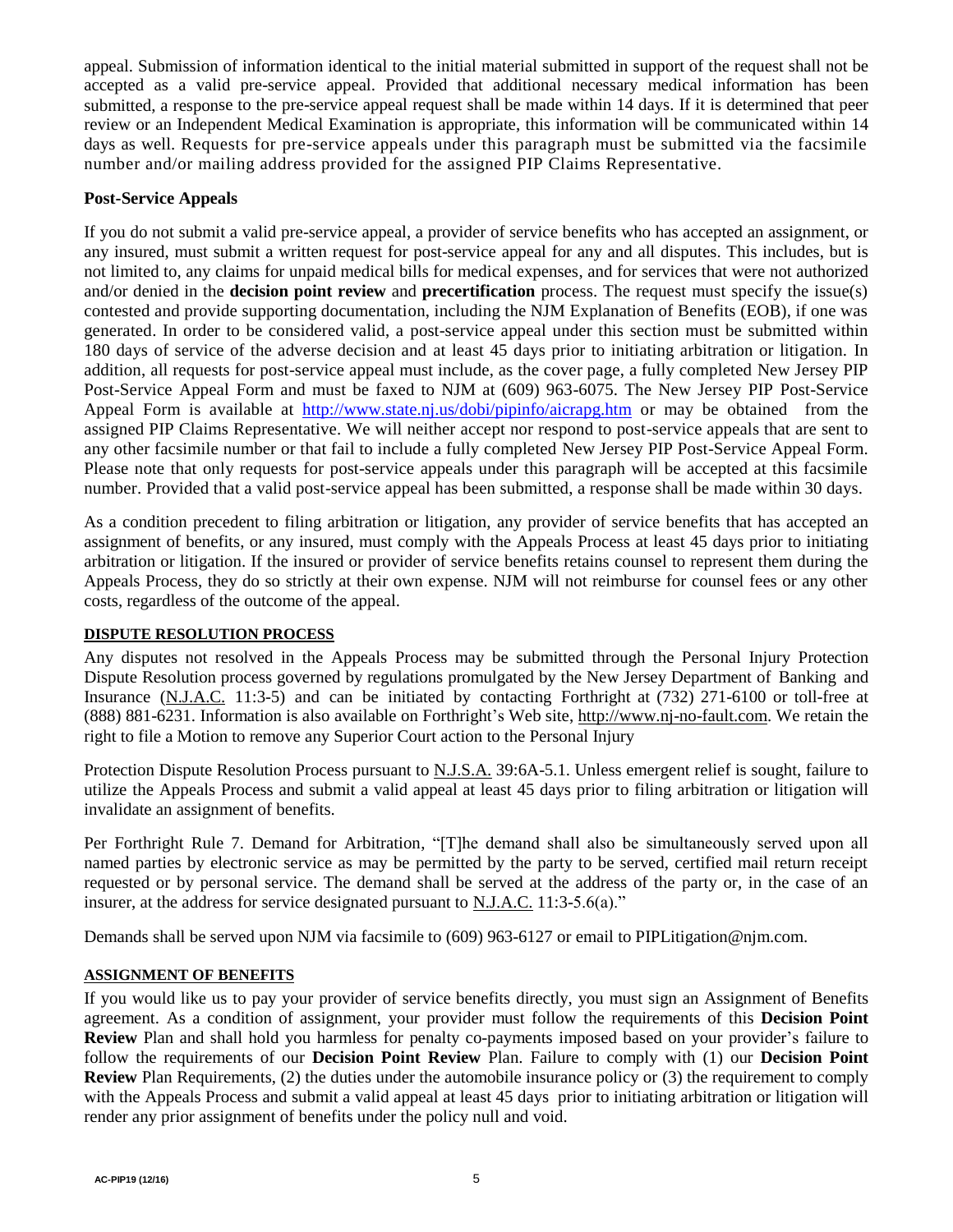Should any action be filed seeking relief under the New Jersey Insurance Fraud Prevention Act, N.J.S.A. 17:33A-1 et seq., N.J.S.A. 39:6A-13(g) or any cause of action alleging fraud or similar misconduct, the insured and/or the provider must agree to put any arbitration proceedings into abeyance until the legal action is resolved.

## **TESTS WHICH REQUIRE DECISION POINT REVIEW**

- 1. Needle EMG;
- 2. Somatosensory evoked potential (SSEP), visual evoked potential (VEP), brain audio evoked potential (BAEP) or brain evoked potential (BEP), nerve conduction velocity (NCV) and H-reflex Study;
- 3. Electroencephalogram (EEG);
- 4. Videofluoroscopy;
- 5. Magnetic resonance imaging (MRI);
- 6. Computer assisted tomographic studies (CT, CAT Scan);
- 7. Dynatron/cyber station/cybex;
- 8. Sonograms/ultrasound;
- 9. Thermography/Thermograms;
- 10. Brain mapping; and
- 11. Any other diagnostic test that is subject to the requirements of a **decision point review** plan by New Jersey law or regulation.

Pursuant to <u>N.J.A.C.</u> 11:3-4 et seq., NJM will provide reimbursement for the tests set forth in Numbers (1) and (2) only when the test results and reports meet the **standard professional treatment protocols** of the American Association of Neuromuscular and Electrodiagnostic Medicine (AANEM) as outlined in the Position Statements at http://www.aanem.org, even if the tests were authorized through the **decision point review** or **precertification** process.

## **WRITTEN SUPPORT REQUIRED BEFORE TREATMENT, TESTING or DURABLE MEDICAL EQUIPMENT CAN BE CONSIDERED FOR COVERAGE**

Pursuant to N.J.A.C. 11:3-4.7(d), all attending health care providers must use the Attending Provider Treatment Plan (APTP) form to submit **decision point review** and **precertification** requests. No other form will be accepted. A copy of the APTP form is available at <http://www.state.nj.us/dobi/pipinfo/aicrapg.htm>**,** [http://www.NJM.com/pdf/AC-PIP17w.pdf](https://www.njm.com/-/media/pdf/attending-provider-treatment-plan-ac-pip17w.pdf) or by contacting the assigned PIP Claims Representative.

A properly submitted APTP form must be completed in its entirety and must include the injured party's full name, date of birth, the claim number, the date of accident, diagnoses/ICD code(s), each CPT code requested, including frequency, duration/treatment period and the signature of the requesting physician. Requests that are not submitted on this form will be denied for insufficient information and a completed form will be requested and required.

Requests for additional pain management treatment must comply with items 1-4 below and be consistent with **standard professional treatment protocols** as defined by N.J.A.C. 11:3-4.2. Results of previously completed pain management treatment must include, but not be limited to, an objective assessment of patient's response to completed treatment. Failure to include such an objective assessment will result in a denial of authorization for additional treatment.

In addition, we require supplemental information for all requests for surgical procedures (CPTs 10000-69999), including the name of the facility where services will be performed, the proposed surgery date, the need for and names of co-surgeons, assistant surgeons, physician assistants and/or RNFAs as supported by CMS guidelines, anticipated post-operative services and care not included in the global fee, such as therapy, diagnostic testing and/or durable medical equipment. This information may be submitted on the Surgery Precertification Request NJ No-Fault Claims form, which is attached for your convenience and is also available at [http://www.NJM.com/](http://www.njm.com/)[pdf/AC-204.pdf](https://www.njm.com/-/media/pdf/surgery-pre-certification-request-for-nj-no-fault-claims-ac-204.pdf) or by contacting the assigned PIP Claims Representative. Requests for surgeries that do not include the necessary information will be denied as deficient until the additional information required is supplied.